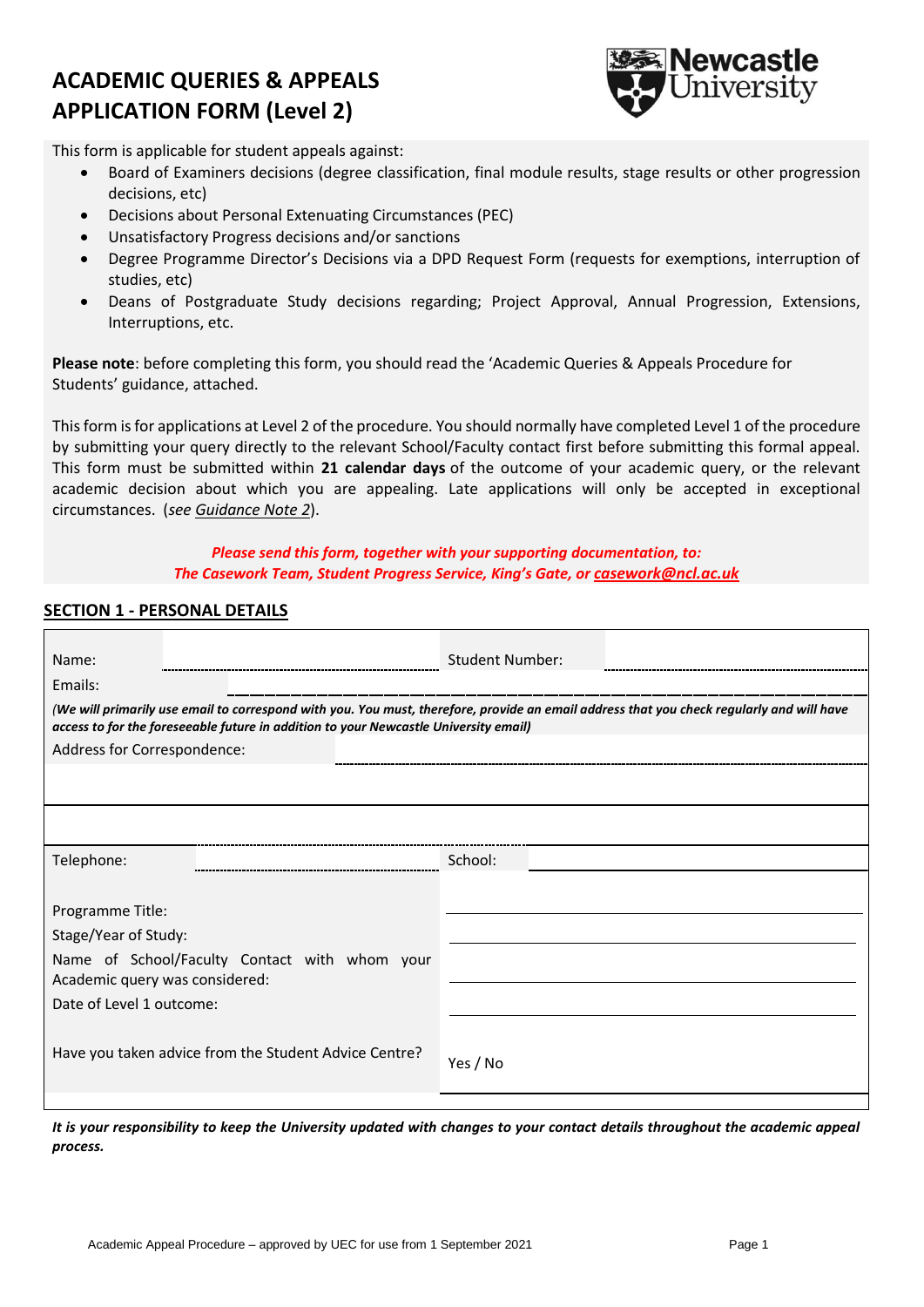#### **SECTION 2 – APPEAL DETAILS What are you appealing against?**

*See Guidance Note 4 below for definitions of grounds and guidance for appeal*

**Board of Examiners Decision**  *(i.e. Academic failure, progression, classification)*  **3A PEC Decision** *(N.B. only applicable to decisions made by the School PEC Committee or nominated school officer)* **3B Unsatisfactory Progress Decision** *(N.B. Only applicable to Progress regulation UG: G23 -26 decisions / PG: F15-18)* **3C DPD/Dean of PG Studies Request Decision** *(i.e. requests for exemptions, etc.)* **3D Termination of Studies due to Breach of Tier 4 Visa –** ( *applicable to decisions made under Progress Regulation III. F.24.)* **3E**

*Tick box: Give detail: Then go to:*

#### **SECTION 3 - GROUNDS FOR APPEAL**

**Please indicate by ticking the appropriate box(es) the grounds on which you wish to appeal. For each box ticked a brief explanation is required in the relevant section below (***full details should be provided in your letter of appeal – which should be submitted with this form***).**

#### **3A) Board of Examiners decisions:**

| (i)                   | Personal Extenuating Circumstances (PEC) that you were unable to disclose in advance of the<br>Board of Examiners meeting via a PEC application, or were unable to provide evidence for at<br>that time, or of which you were previously unaware. Please note that you cannot appeal<br>against PEC Committee decisions on the basis of new evidence (see Guidance Note 3) | $\Box$ |  |  |
|-----------------------|----------------------------------------------------------------------------------------------------------------------------------------------------------------------------------------------------------------------------------------------------------------------------------------------------------------------------------------------------------------------------|--------|--|--|
| <b>Brief details:</b> |                                                                                                                                                                                                                                                                                                                                                                            |        |  |  |
|                       |                                                                                                                                                                                                                                                                                                                                                                            |        |  |  |
| (ii)                  | Procedural irregularity or other error on the part of the examiners                                                                                                                                                                                                                                                                                                        | П      |  |  |
| <b>Brief details:</b> |                                                                                                                                                                                                                                                                                                                                                                            |        |  |  |
|                       |                                                                                                                                                                                                                                                                                                                                                                            |        |  |  |
| (iii)                 | Bias or prejudice on the part of an examiner or examiners                                                                                                                                                                                                                                                                                                                  | П      |  |  |
| <b>Brief details:</b> |                                                                                                                                                                                                                                                                                                                                                                            |        |  |  |
|                       |                                                                                                                                                                                                                                                                                                                                                                            |        |  |  |
| (iv)                  | That the decision reached was perverse in that it was one which no reasonable person could<br>have reached on the available evidence.                                                                                                                                                                                                                                      | $\Box$ |  |  |
| <b>Brief details:</b> |                                                                                                                                                                                                                                                                                                                                                                            |        |  |  |
|                       |                                                                                                                                                                                                                                                                                                                                                                            |        |  |  |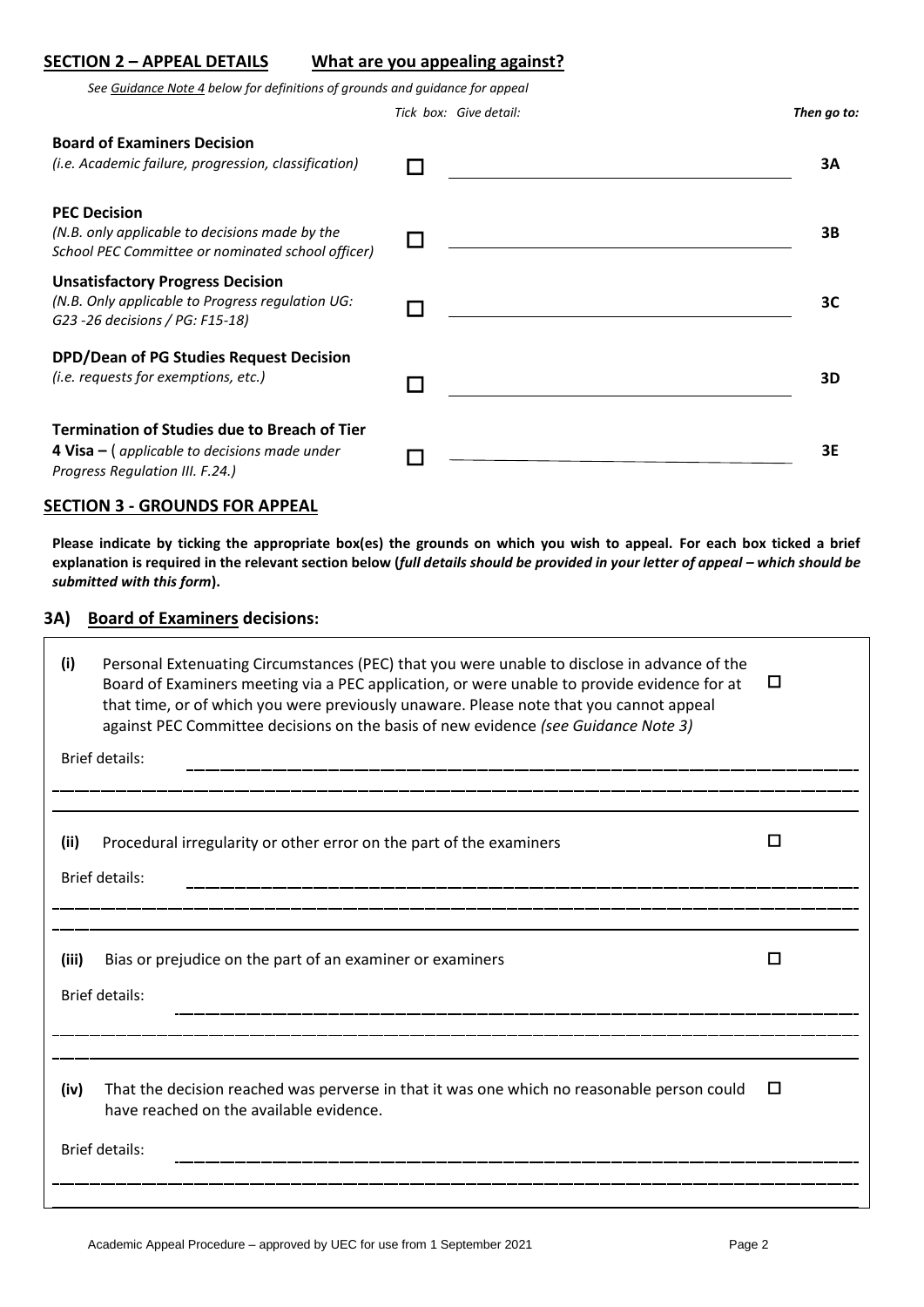# **3B) PEC Committee decisions:**

*Please note that you cannot appeal on the basis of new evidence. You should submit a new PEC application to the PEC Committee for consideration. If the Board of Examiners have considered the PEC Committee's recommendation however, and new evidence is now available, you should tick the relevant ground under 3A) above - grounds for appeal following Board of Examiners decisions. If you are unsure about any aspect of a PEC appeal, please contact the Casework Team [\(casework@ncl.ac.uk\)](mailto:casework@ncl.ac.uk)* or the Student Advice *Centre [\(www.nusu.co.uk/sac\)](http://www.nusu.co.uk/sac) for assistance.*

**If you are dissatisfied with the outcome of a PEC decision which has not been considered by a Board of Examiners, the following grounds of appeal are available:**

| (i)            | Procedural irregularity or other error on the part of the PEC Committee                                                               |  |  |  |  |
|----------------|---------------------------------------------------------------------------------------------------------------------------------------|--|--|--|--|
|                | <b>Brief details:</b>                                                                                                                 |  |  |  |  |
|                |                                                                                                                                       |  |  |  |  |
| (ii)           | Bias or prejudice on the part of the PEC Committee                                                                                    |  |  |  |  |
| Brief details: |                                                                                                                                       |  |  |  |  |
|                |                                                                                                                                       |  |  |  |  |
| (iii)          | That the decision reached was perverse in that it was one which no reasonable person<br>could have reached on the available evidence. |  |  |  |  |
| Brief details: |                                                                                                                                       |  |  |  |  |
|                |                                                                                                                                       |  |  |  |  |

# **3C, 3D and 3E) Unsatisfactory Progress OR DPD/ Dean of Postgraduate Studies Request decision OR Termination of Studies due to Breach of Tier 4 Visa:**

| (i)                   | Evidence which was not available or considered previously                                                                             |        |  |  |
|-----------------------|---------------------------------------------------------------------------------------------------------------------------------------|--------|--|--|
| Brief details:        |                                                                                                                                       |        |  |  |
|                       |                                                                                                                                       |        |  |  |
|                       | (ii) Procedural irregularity                                                                                                          |        |  |  |
|                       | Brief details:                                                                                                                        |        |  |  |
|                       |                                                                                                                                       |        |  |  |
|                       |                                                                                                                                       |        |  |  |
|                       | (iii) Bias or prejudice                                                                                                               |        |  |  |
| <b>Brief details:</b> |                                                                                                                                       |        |  |  |
|                       |                                                                                                                                       |        |  |  |
| (iv)                  | That the decision reached was perverse in that it was one which no reasonable person<br>could have reached on the available evidence. | $\Box$ |  |  |
| <b>Brief details:</b> |                                                                                                                                       |        |  |  |
|                       |                                                                                                                                       |        |  |  |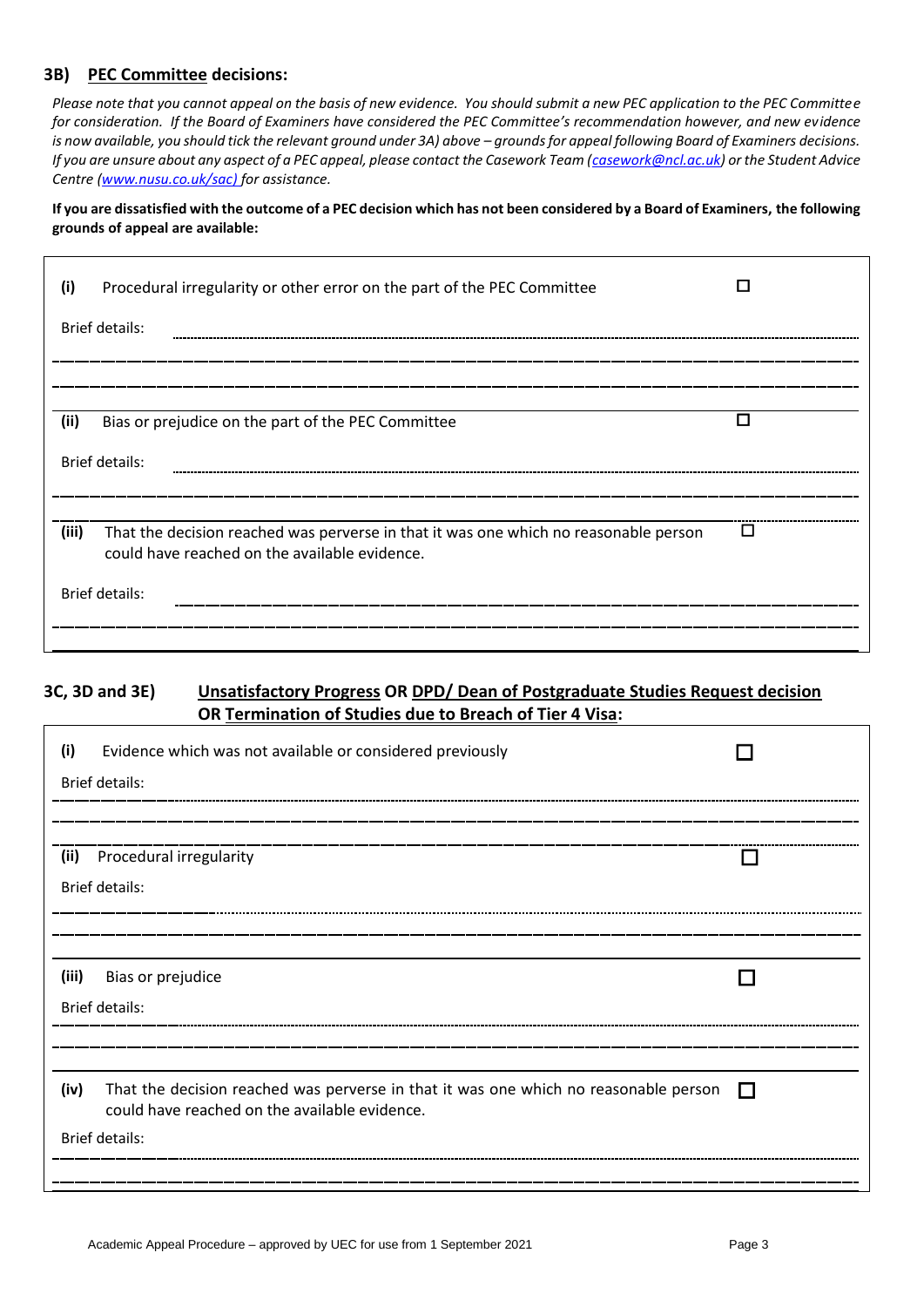# **SECTION 4 – SUPPORTING DOCUMENTATION**

- (i) Supporting documentation is required for your appeal. **You must submit a letter, detailing your reasons for appealing, with this form**. You must also submit all supporting evidence (e.g. medical certificates, statements, copies of email correspondence). Any documents more than two pages long must be submitted electronically to *[casework@ncl.ac.uk](mailto:casework@ncl.ac.uk) (a scanned version is fine).*
- (ii) Under the current Data Protection legislation, we are required to obtain your consent for an Appeal Adjudicator or members of the Appeal Panel to view any personal data you may provide in connection with your appeal. It will also be necessary for other members of staff in your Academic Unit to be able to review your documentation – this would normally include your tutor / supervisor, Degree Programme Director, Chair of the Board of Examiners or other staff with a designated role relevant to your appeal. By signing this form, or emailing your appeal request, you are giving permission for all relevant staff to have access to your appeal documentation. If you do not wish a particular staff member to see your documents, please ensure that this is made clear in your letter of appeal – but also note that the University may be unable to proceed with your appeal if we are unable to seek input from a key member of staff.
- (iii) It is your responsibility to seek consent for any third party data submitted to the University in support of your appeal. This consent should be sent together with the relevant supporting evidence.

| <b>Description of Document</b>                                                                                                                                | <b>Attached</b> | To Follow* |
|---------------------------------------------------------------------------------------------------------------------------------------------------------------|-----------------|------------|
| 1. Outcome from Academic Appeal Query (Level 1 outcome) made directly with<br>school/faculty's nominated contact.                                             | ⊠               |            |
| 2. Letter explaining grounds for appeal                                                                                                                       | ⊠               | П          |
| 3. Evidence of date of relevant decision (if applicable)                                                                                                      |                 |            |
| 4. Copy of the full PEC application and outcome documentation (if applicable)<br>(MUST BE INCLUDED WITH PEC APPEALS)                                          | П               | L          |
| 5. Copy of the DPD Request form, any supporting evidence and outcome documentation<br>(if applicable)<br>(MUST BE INCLUDED WITH DPD REQUEST DECISION APPEALS) | п               | Π          |
| 6.                                                                                                                                                            | П               |            |
| 7.                                                                                                                                                            |                 |            |
| 8.                                                                                                                                                            | П               |            |

Please list all documentation:

*\* Please note that all supporting documentation must be available to the Student Progress Service (SPS) within the 21 calendar days appeal period. Documents received late will only be considered at the discretion of the Head of the Student Progress Service. If you are unable to send documentation electronically, you must provide the documents by post. It will be helpful if each document is labelled clearly with your name and student number and the date that you submitted this Application.*

Date:

Signature:

*Please send this form, together with your supporting documentation, to: The Casework Team, Student Progress Service, King's Gate ([casework@ncl.ac.uk\)](mailto:casework@ncl.ac.uk)*

*N.B. Assistance in submitting an academic appeal may be sought from the [Student Advice Centre,](http://www.nusu.co.uk/sac) or Personal Tutor.*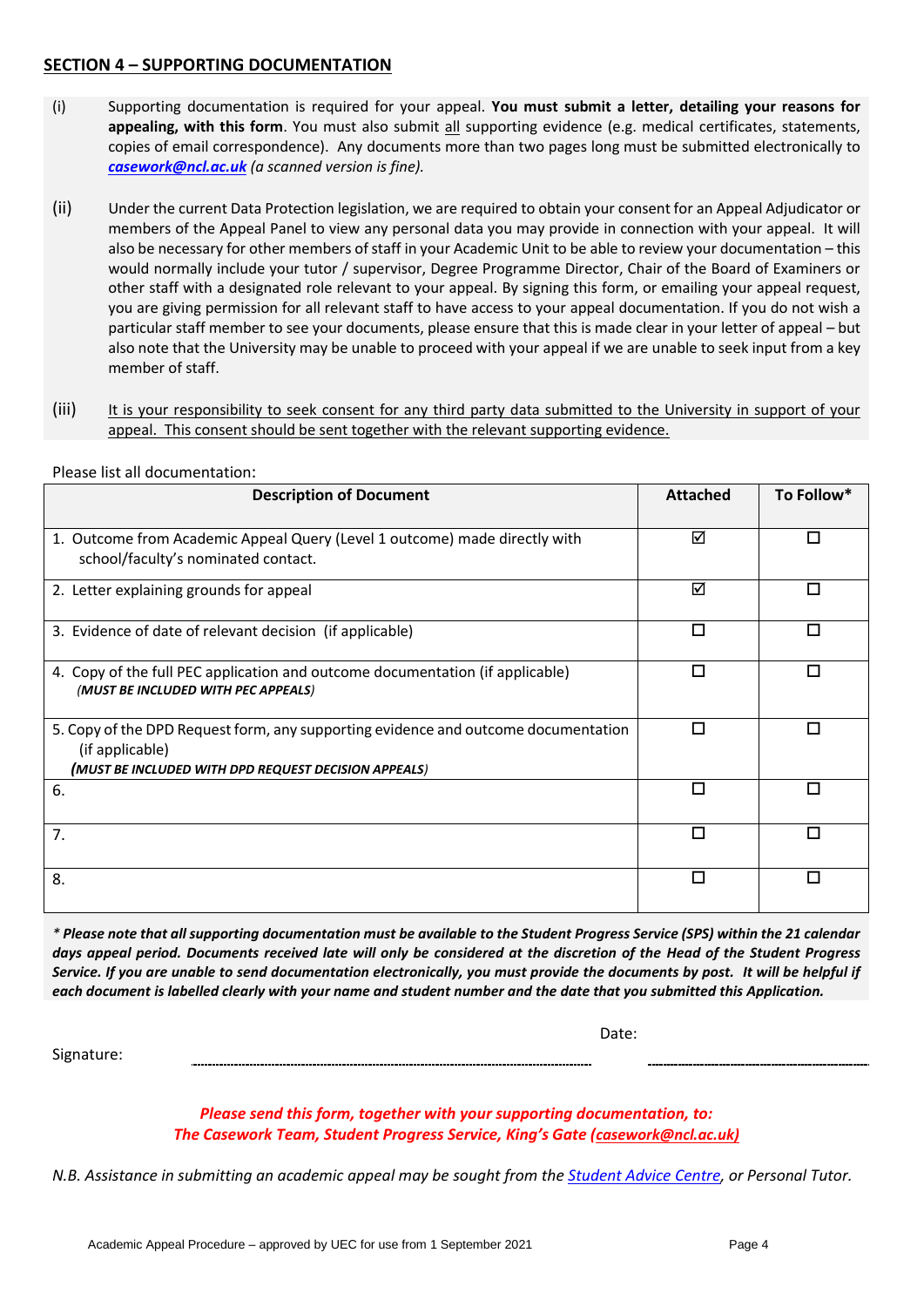

#### **Note 1 – Does this procedure apply to you?**

If you are considering making an Academic Appeal, you are strongly advised to carefully read the Academic Queries and Appeals Procedure, together with this guidance.

Please remember that every Academic Query & Appeal is considered individually and general statements noted in this guidance may not apply in all circumstances. Before you complete this form to make a formal Academic Appeal submission under Level 2 of the procedure you must follow Level 1 of the procedure by submitting the query directly to the nominated contact in your School. If this is not possible, you can approach the Student Progress Service for advice. You may also contact th[e Student Advice Centre.](http://www.nusu.co.uk/sac)

A formal Academic Appeal (Level 2) can take several weeks/months to process. N.B. Academic Appeals supported by strong evidence are likely to be more successful than those with little or no supporting evidence.

The type of evidence that is acceptable varies, but can include medical certificates, statements from academic staff, copies of specific regulations, detailed personal statements, and confirmation from authorities that you were involved in a particular incident. Evidence that independently confirms your own statement (including medical evidence) and is obtained at the time of the difficulty is of particular value in establishing a valid Appeal. It is also important that the evidence indicates the significance of the impact on you – and relates to specific time periods. It is your responsibility to provide the evidence for the appeal authorities to consider – the University cannot approach doctors or others on your behalf. N.B. It is also your responsibility to seek consent for any third party data submitted to the University in support of your appeal. This consent should be submitted together with your appeal documentation.

Consider whether an Academic Appeal is the appropriate course of action for you. Two options that may be more appropriate are:

- The Student Complaint [& Resolution procedure](https://www.ncl.ac.uk/students/progress/Regulations/Procedures/complaints.htm)
- A PEC Application (if the Board of Examiners have not yet met) [www.ncl.ac.uk/students/progress/Regulations/Procedures/change/PEC.htm](http://www.ncl.ac.uk/students/progress/Regulations/Procedures/change/PEC.htm)

#### **Note 2 – Delay / Late appeals**

Academic Queries (**Level 1**) regarding academic results must be submitted to the School/Faculty within **14 days** of receiving the decision. Formal Academic Appeals (**Level 2**) must be submitted within **21 days** of receiving the outcome of the Level 1 outcome. You must clearly explain any reason for a delay beyond these times. You should also note that a late Appeal is unlikely to be considered unless there is a good reason for the delay.

Examples of **unacceptable** reasons for late Appeals include:

- Being unaware of the procedure.
- Being on holiday.
- Being unwell and not having independent confirmation by medical certificates or other evidence obtained at the time of the matter put in evidence.
- Being uncomfortable or embarrassed about raising the issue earlier.

#### **Note 3 – Personal Extenuating Circumstances**

There are protocols for advising Examiners of Personal Extenuating Circumstances (PEC) [www.ncl.ac.uk/students/progress/Regulations/Procedures/change/PEC.htm.](http://www.ncl.ac.uk/students/progress/Regulations/Procedures/change/PEC.htm) You would therefore need to demonstrate that there was a substantial and valid reason for not disclosing to the Examiners by the published school deadline for PEC applications. You should note that less weight may be given to claims made after results are released.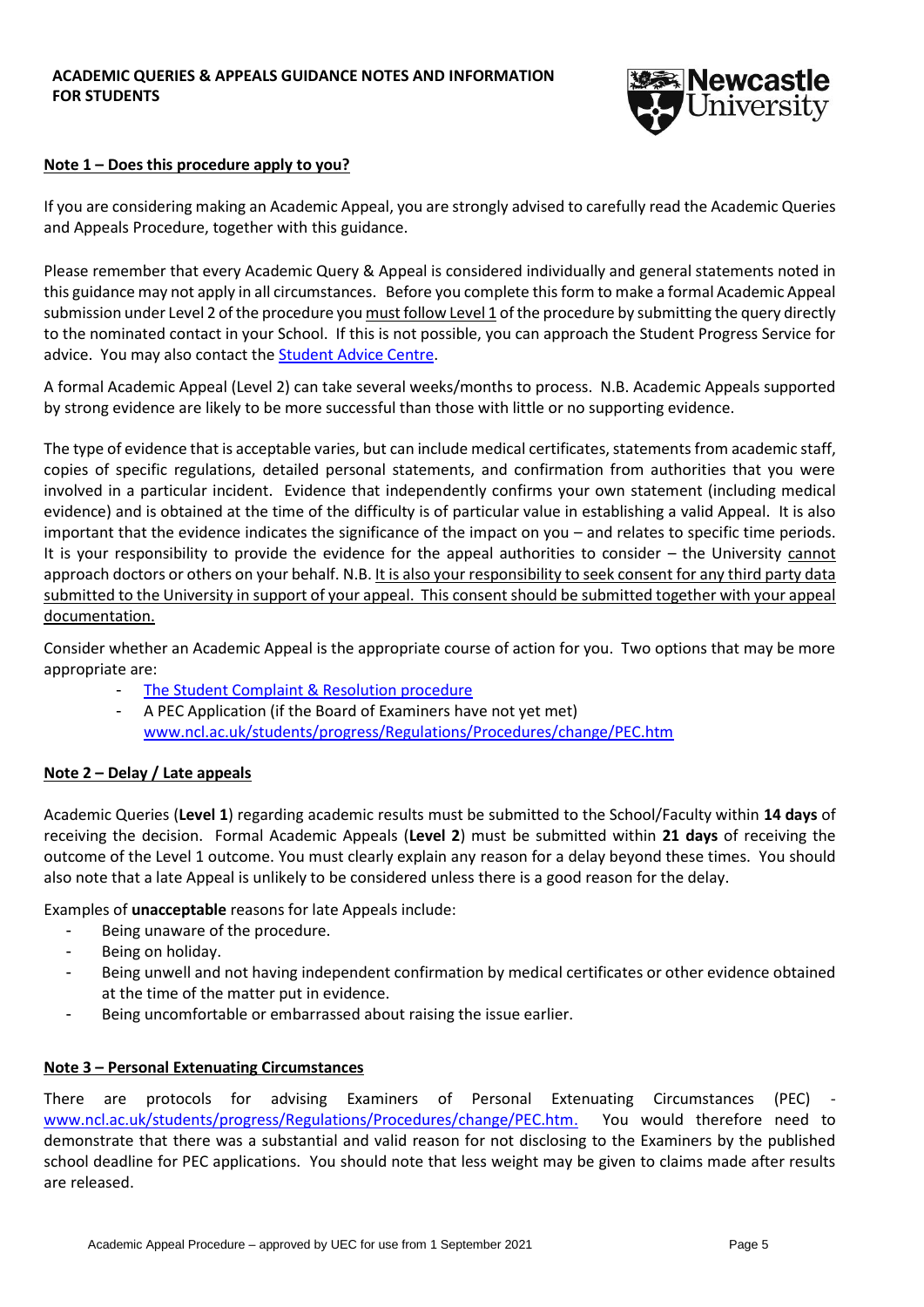# **Note 4 – Grounds for Academic Appeal (Level 2)**

You are required to make your case on one of the specified grounds. You should consider the following when making your Academic Appeal as they will be considered by the Appeal Officer / Head of the Student Progress Service / Appeal Adjudicator.

# **A) Grounds for appeal following Board of Examiners decisions:**

(i) Personal Extenuating Circumstances that you were unable to disclose in advance of the Board of Examiners meeting via a PEC application, or were unable to provide evidence for at that time, or of which you were previously unaware - see Note 3. Therefore, if you make this claim you **MUST** give strong reasons why you had not advised the Examiners of your circumstances by the published school deadline.

Examples of strong reasons for late disclosure may include:

- Traumatic and highly personal family circumstances which were exceptionally serious.
- Being in hospital for the weeks between the assessment and the Board of Examiners.
- Evidence of being in active discussion with the academic unit about the matter although in such circumstances it is also reasonable to advise SPS that this is pending.

Examples of weak reasons for late disclosure may include:

- Being unaware of the procedure.
- Being embarrassed.
- Being on holiday.

You should note that University awards are issued on the basis of academic merit. Often personal circumstances only influence the examiners for borderline cases. There are occasions when - even if a student proves in an Academic Appeal that there were problems that the Examiners were unaware of - the circumstances are not strong enough for the Examiners to alter their overall decision. For example, where a student has an average mark of 67 (2:1) and the run of marks throughout the programme is also in the 2:1 band or lower, the Examiners are unlikely to feel that the personal circumstances – however severe – is sufficient to alter the 2:1 classification.

- (ii) Procedural irregularity or other error on the part of the examiners. Administrative Errors (e.g. errors in the calculation of your marks) should clarify:
	- the reasons for the belief that an error has taken place,
	- what you think the computation should have been and why,
	- in what way this was material to the determination of your results.

Material Procedural Error i.e. the conduct of assessments or examinations, the proceedings of the PEC Committee or Board of Examiners or other Examination Committee. You must:

- provide details of the procedural error which you believe has occurred,
- explain in what way this was material to the determination of your results,
- explain in what way you feel disadvantaged on account of this alleged error,
- provide evidence of the error, and, if available, evidence of adverse consequences.
- (iii) Bias or prejudice on the part of an Examiner or Examiners. This is a particularly serious allegation. Unsupported assertions of bias or prejudice do not constitute valid grounds for appeal. Claims under this ground require a full explanation and should:
	- detail exactly the evidence of bias/prejudice,
	- explain in what way this affected your performance or determination of your results,
	- explain in what way you feel disadvantaged,
	- provide evidence.